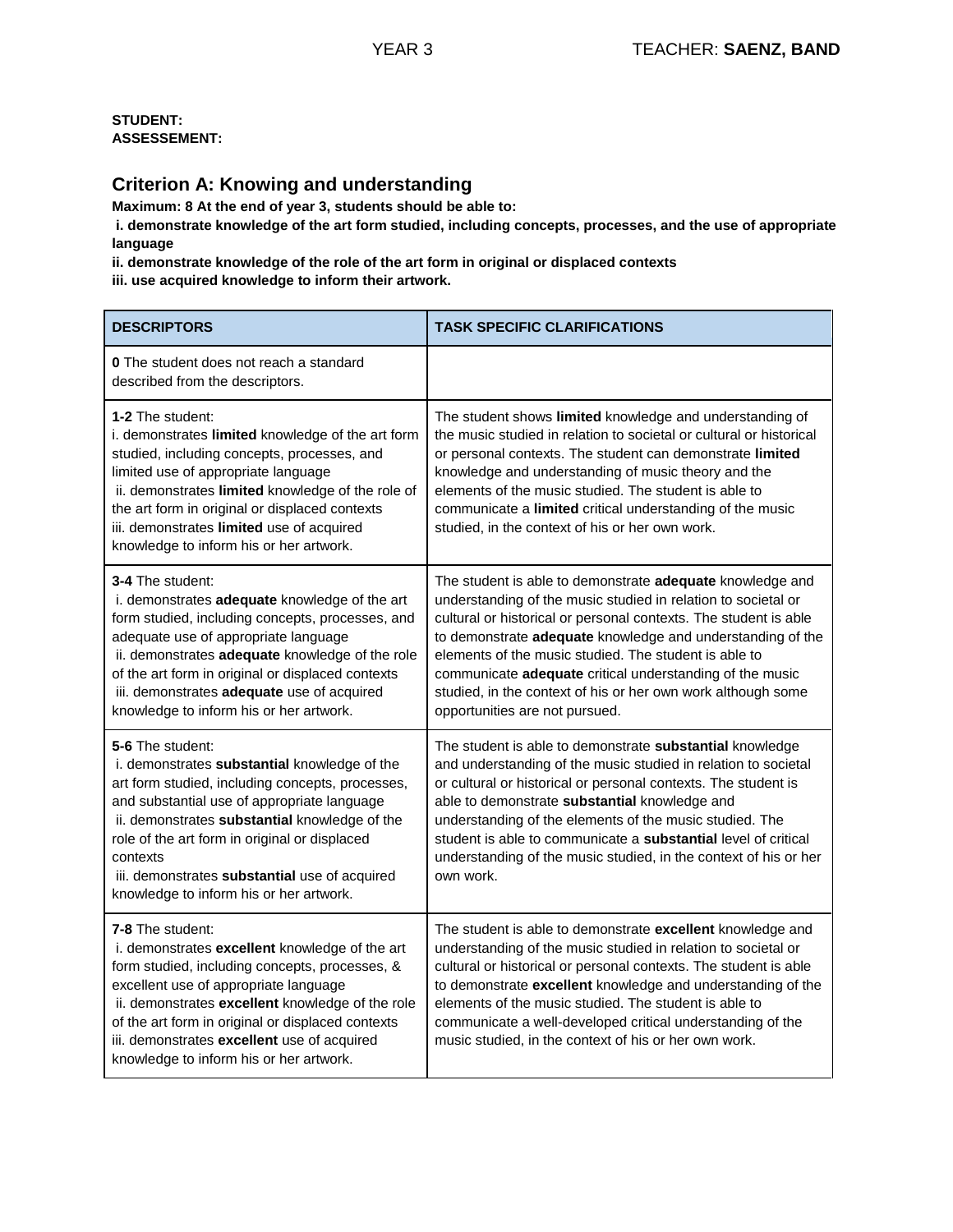## **Criterion B: Developing skills**

#### **Maximum: 8**

**At the end of year 3, students should be able to:** 

**i. demonstrate the acquisition and development of the skills and techniques of the art form studied ii. demonstrate the application of skills and techniques to create, perform and/or present art.**

| <b>DESCRIPTORS</b>                                                                                                                                                                                                                                       | <b>TASK SPECIFIC CLARIFICATIONS</b>                                                                                                                                                                                                                                                                                                                                                                                                                                                                                                                                                                                                                                                                                                                                                                                                                                                                                                                                                                                                                                                                                                                                                                                                                                                                                                                                                                                                                                                                                                                          |
|----------------------------------------------------------------------------------------------------------------------------------------------------------------------------------------------------------------------------------------------------------|--------------------------------------------------------------------------------------------------------------------------------------------------------------------------------------------------------------------------------------------------------------------------------------------------------------------------------------------------------------------------------------------------------------------------------------------------------------------------------------------------------------------------------------------------------------------------------------------------------------------------------------------------------------------------------------------------------------------------------------------------------------------------------------------------------------------------------------------------------------------------------------------------------------------------------------------------------------------------------------------------------------------------------------------------------------------------------------------------------------------------------------------------------------------------------------------------------------------------------------------------------------------------------------------------------------------------------------------------------------------------------------------------------------------------------------------------------------------------------------------------------------------------------------------------------------|
| <b>0</b> The student does not<br>reach a standard described<br>from the descriptors.                                                                                                                                                                     |                                                                                                                                                                                                                                                                                                                                                                                                                                                                                                                                                                                                                                                                                                                                                                                                                                                                                                                                                                                                                                                                                                                                                                                                                                                                                                                                                                                                                                                                                                                                                              |
| 1-2 The student:<br>i. demonstrates limited<br>acquisition and development<br>of the skills and techniques<br>of the art form studied<br>ii. demonstrates limited<br>application of skills and<br>techniques to create,<br>perform and/or present art.   | TONE: Student performs with a limited, undeveloped approach to characteristic<br>timbre and has little control or focus throughout most of the performance. Student<br>demonstrates a lack of basic sound production most of the time on the instrument.<br>INTONATION: Student performs with a limited, undeveloped approach to<br>intonation.<br>There is little awareness of tuning tendencies of the instrument or specific<br>fingerings. There are many flaws with very little adjustment.<br>RHYTHM: Student performs with limited, undeveloped attention to rhythm and<br>may be at a inappropriately slow tempo. Frequent note and rest errors, and lack of<br>pulse control, occur throughout the performance due to weak technique.<br>TECHNIQUE: Student performs with limited, undeveloped technique. Student<br>frequently misses notes throughout the performance. Manual dexterity and<br>flexibility are obviously missing resulting in a lack of clarity, and lack of a fluent<br>musical line. Articulation and attention to attacks/entrances and releases is<br>inaccurate most of the time.<br><b>INTERPRETATION:</b> Student performs with limited, undeveloped attention to, and<br>understanding of, musical interpretation. Proper tempo and style are lacking<br>throughout most of the performance. Little attention is given to proper shaping of<br>musical lines. Attention to dynamics and musical nuance is lacking. The lack of<br>fundamental skills prohibits the ability to convey a meaningful musical<br>performance. |
| 3-4 The student:<br>i. demonstrates adequate<br>acquisition and development<br>of the skills and techniques<br>of the art form studied<br>ii. demonstrates adequate<br>application of skills and<br>techniques to create,<br>perform and/or present art. | TONE: Student performs with an adequate approach to the timbre but is often<br>pushed beyond the ability to control the sound in varying registers or dynamic<br>ranges. Sounds, at times, are harsh, thin and/or pinched and lapses consistently<br>occur.<br><b>INTONATION:</b> Student performs with adequate pitch sense.<br>Instrument is tuned, but pitch problems consistently occur with minimal recovery.<br>RHYTHM: Student performs with adequate attention to proper rhythm and may be<br>significantly under tempo. Approach to note and rest values, precision and pulse<br>control are inconsistent throughout the selection.<br>Passages are not performed accurately due to lacking technique.<br><b>TECHNIQUE:</b> Student performs with adequate attention and understanding of<br>musical interpretation. Inconsistent tempo and style are noticeable much of the<br>time, and recovery is slow. Phrase shape is lacking, and phrase endings are out of<br>tempo. Attention to dynamics and musical nuance is inconsistent. Performance is<br>somewhat mechanical, lacking emotion and energy.<br><b>INTERPRETATION:</b> Student performs with adequate attention and understanding                                                                                                                                                                                                                                                                                                                                                      |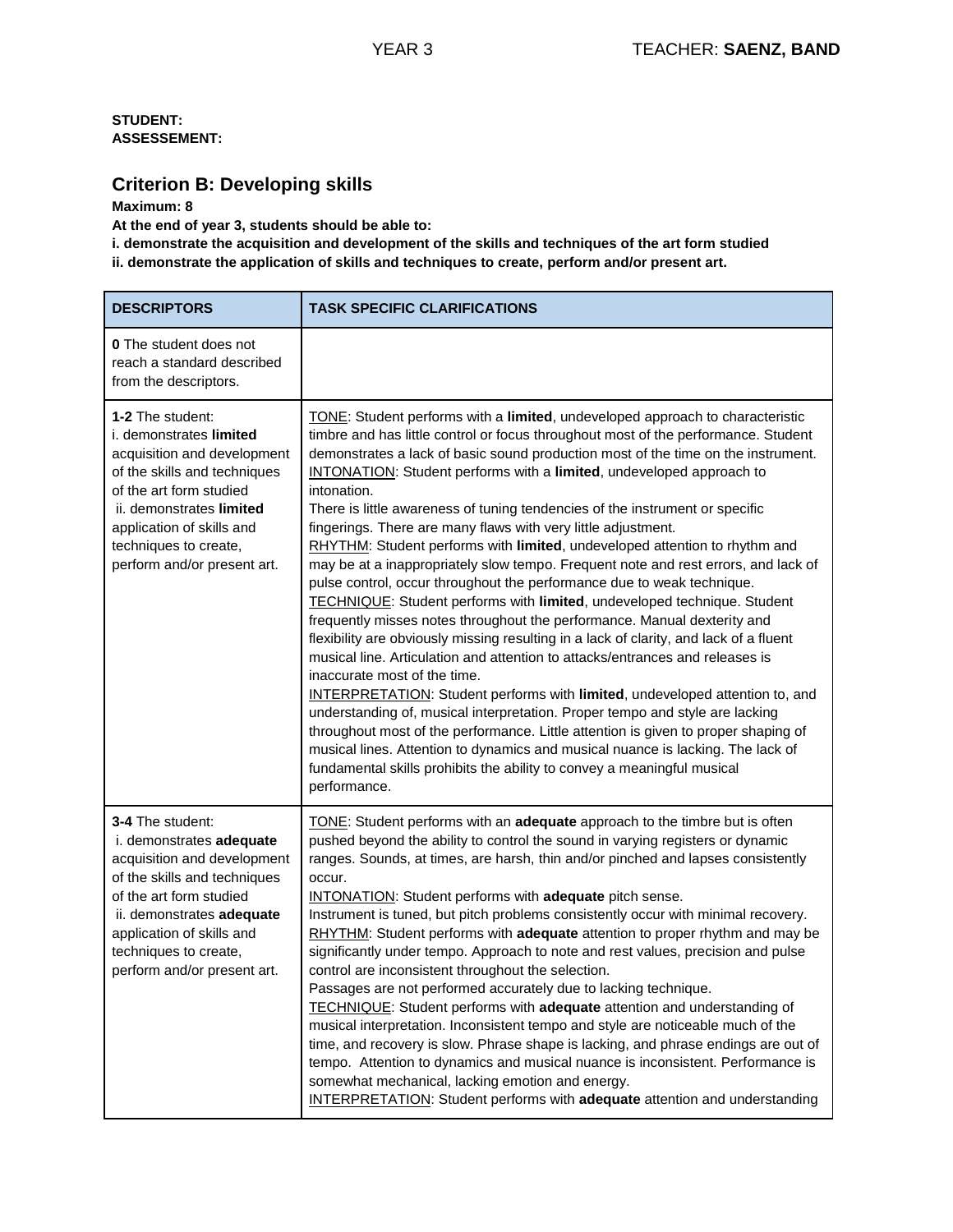|                                                                                                                                                                                                                                                                | of musical interpretation. Inconsistent tempo and style are noticeable much of the<br>time, and recovery is slow. Phrase shape is lacking, and phrase endings are out of<br>tempo. Attention to dynamics and musical nuance is inconsistent. Performance is<br>somewhat mechanical, lacking emotion and energy.                                                                                                                                                                                                                                                                                                                                                                                                                                                                                                                                                                                                                                                                                                                                                                                                                                                                                                                                                                                                                                                                                                                                                                                                                                                                                                                                                                                                                                                                       |
|----------------------------------------------------------------------------------------------------------------------------------------------------------------------------------------------------------------------------------------------------------------|---------------------------------------------------------------------------------------------------------------------------------------------------------------------------------------------------------------------------------------------------------------------------------------------------------------------------------------------------------------------------------------------------------------------------------------------------------------------------------------------------------------------------------------------------------------------------------------------------------------------------------------------------------------------------------------------------------------------------------------------------------------------------------------------------------------------------------------------------------------------------------------------------------------------------------------------------------------------------------------------------------------------------------------------------------------------------------------------------------------------------------------------------------------------------------------------------------------------------------------------------------------------------------------------------------------------------------------------------------------------------------------------------------------------------------------------------------------------------------------------------------------------------------------------------------------------------------------------------------------------------------------------------------------------------------------------------------------------------------------------------------------------------------------|
| 5-6 The student:<br>i. demonstrates substantial<br>acquisition and development<br>of the skills and techniques<br>of the art form studied<br>ii. demonstrates substantial<br>application of skills and<br>techniques to create,<br>perform and/or present art. | TONE: Student performs with substantial, well-developed characteristic timbre,<br>but there are occasional flaws where the student is unable to control and focus the<br>sounds and flaws are not recovered quickly.<br>INTONATION: Student performs with substantial, well-developed intonation and<br>an awareness of adjusting and tuning. There are flaws that do not recover quickly.<br>RHYTHM: Student performs with substantial, well-developed attention to proper<br>rhythm but possibly slightly under tempo. Understanding of note and rest values,<br>precision and pulse control are apparent, but some passages are occasionally not<br>accurate and there are lapses that do not recover quickly.<br>TECHNIQUE: Student performs with substantial, well-developed technique.<br>Student does not miss notes, and manual dexterity and flexibility are good, but<br>there are often lapses that do not recover quickly. Clarity is good, but some<br>passages are occasionally falter.<br>Articulation attacks/entrances and releases, are appropriate most of the time, but<br>there are occasions when inconsistencies detract from the overall performance.<br><b>INTERPRETATION:</b> Student performs with substantial, well-developed attention<br>and understanding of musical interpretation. Tempo and style are apparent but<br>minor inconsistencies resulting in rushing/dragging, lack of uniformity, detract from<br>the performance. Attention to phrasing and the musical line is apparent, and<br>attention to dynamics and nuance are effective, but there are minor flaws that<br>detract from the performance.                                                                                                                                      |
| 7-8 The student:<br>i. demonstrates excellent<br>acquisition and development<br>of the skills and techniques<br>of the art form studied<br>ii. demonstrates excellent<br>application of skills and<br>techniques to create,<br>perform and/or present art.     | TONE: Student performs with excellent, fully-developed, characteristic timbre,<br>with control and focus throughout the performance with only minor lapses that are<br>recovered quickly.<br>INTONATION: Student performs with excellent, fully-developed intonation, with<br>centered pitch across registers/octaves and at varying dynamic levels. Minor<br>lapses may occasionally occur but are recovered quickly.<br>RHYTHM: Student performs with excellent, fully-developed attention to proper<br>rhythm at tempo. Interpretation of rhythmic figures, accurate note and rest values,<br>precision, and a strong sense of pulse control are uniform throughout the selection.<br>Minor lapses may occasionally occur but are recovered quickly.<br><b>TECHNIQUE:</b> Student performs with excellent, fully-developed technique. Student<br>does not miss notes, and manual dexterity and flexibility are demonstrated with<br>only minor flaws that recover quickly. Articulation attacks/entrances and releases,<br>are appropriate and consistent throughout the performance, and clarity is apparent<br>at varying tempos.<br>Minor lapses may occasionally occur but are recovered quickly.<br><b>INTERPRETATION:</b> Student performs with excellent, fully-developed attention<br>and understanding of musical interpretation. Appropriate tempo and musical style<br>is evident throughout the performance. There is sensitivity to musical phrasing, to<br>shaping phrases and giving direction to the musical line. There is obvious attention<br>to dynamics and musical nuance.<br>Artistic, energetic, and emotionally expressive understanding of the music is<br>evident and is conveyed to the audience. Minor lapses may occur but are<br>recovered quickly. |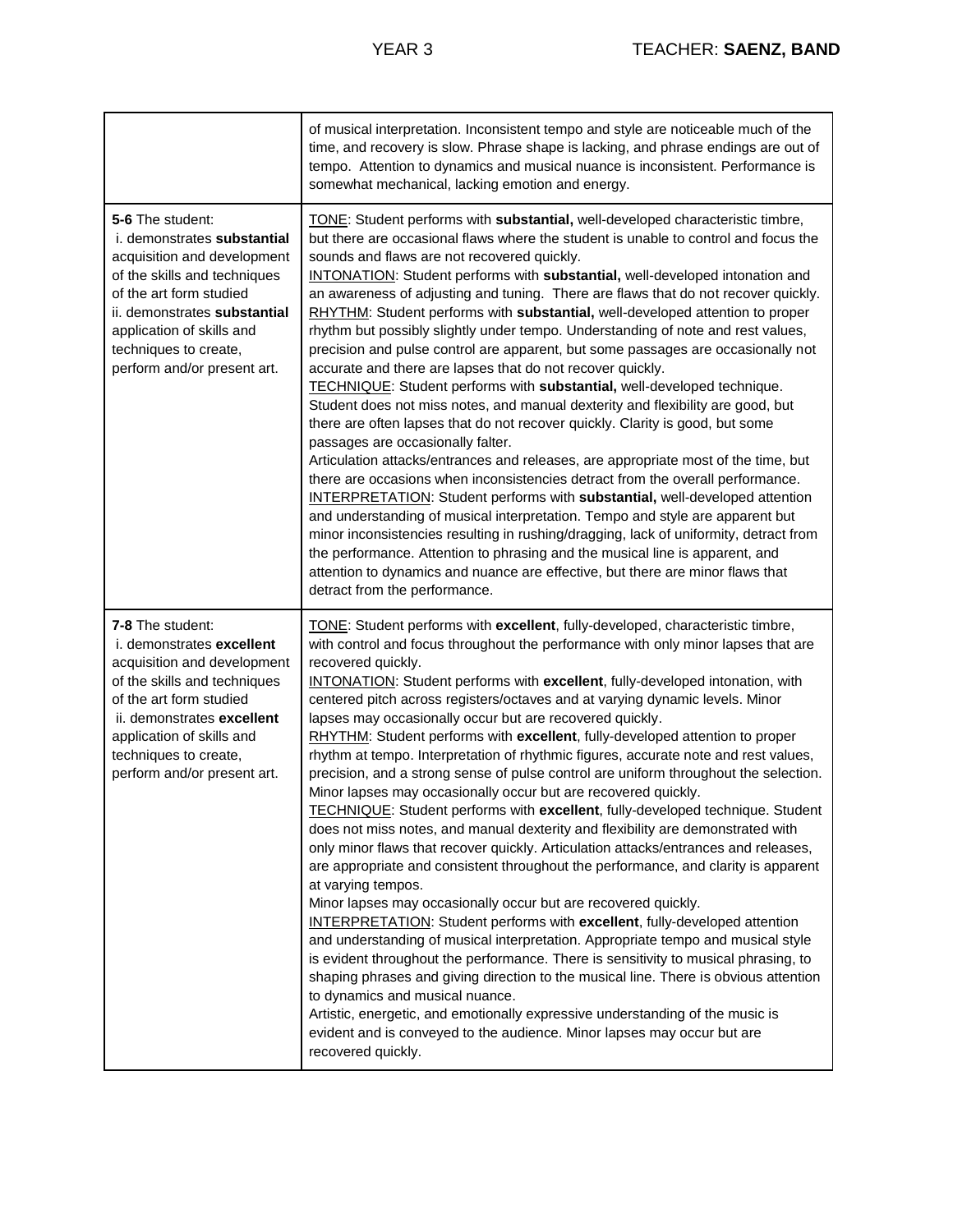# **Criterion C: Thinking creatively**

**Maximum: 8** 

**At the end of year 3, students should be able to:** 

**i. outline a clear and feasible artistic intention** 

**ii. outline alternatives, perspectives, and imaginative solutions** 

**iii. demonstrate the exploration of ideas through the developmental process to a point of realization.**

| <b>DESCRIPTORS</b>                                                                                                                                                                                                                                                                                                                                   | <b>TASK SPECIFIC CLARIFICATIONS</b>                                                                                                                                                                                                                                                                                                                                         |
|------------------------------------------------------------------------------------------------------------------------------------------------------------------------------------------------------------------------------------------------------------------------------------------------------------------------------------------------------|-----------------------------------------------------------------------------------------------------------------------------------------------------------------------------------------------------------------------------------------------------------------------------------------------------------------------------------------------------------------------------|
| <b>0</b> The student does not reach a standard described<br>from the descriptors.                                                                                                                                                                                                                                                                    |                                                                                                                                                                                                                                                                                                                                                                             |
| 1-2 The student:<br>i. presents a limited outline of an artistic intention,<br>which may lack clarity or feasibility<br>ii. presents a limited outline of alternatives,<br>perspectives, and imaginative solutions<br>iii. demonstrates limited exploration of ideas<br>through the developmental process, which may<br>lack a point of realization. | There is very limited expression and communication of<br>musical intentions in the student's work, which may not have<br>reached a point of realization. Skills and techniques are<br>applied at a very limited level of proficiency. The student<br>attempts to apply musical processes                                                                                    |
| 3-4 The student:<br>i. presents an adequate outline of a clear and/or<br>feasible artistic intention<br>ii. presents an adequate outline of alternatives,<br>perspectives, and imaginative solutions<br>iii. demonstrates adequate exploration of ideas<br>through the developmental process to a point of<br>realization.                           | There is adequate expression and communication of<br>musical intentions in the student's work, which has reached<br>a point or partial point of realization. Skills and techniques<br>are applied at a limited level of proficiency. The student<br>attempts to apply musical processes.                                                                                    |
| 5-6 The student:<br>i. presents a substantial outline of a clear and<br>feasible artistic intention<br>ii. presents a substantial outline of alternatives,<br>perspectives, and imaginative solutions<br>iii. demonstrates substantial exploration of ideas<br>through the developmental process to a point of<br>realization.                       | The student is able to elaborate an idea, a theme or a<br>personal interpretation to a point of realization. There is<br>substantial expression and communication of musical<br>intentions. Skills and techniques are applied at a satisfactory<br>level of proficiency. The student shows a satisfactory ability<br>to apply musical processes involved in creating music. |
| <b>7-8 The student:</b><br>i. presents an excellent outline of a clear and<br>feasible artistic intention<br>ii. presents an excellent outline of alternatives,<br>perspectives, and imaginative solutions<br>iii. demonstrates excellent exploration of ideas<br>through the developmental process to a point of<br>realization                     | The student is able to elaborate an idea, a theme or a<br>personal interpretation to a point of realization. There<br>is evidence of excellent expression and<br>communication of musical intentions. Skills and<br>techniques are applied at a good level of proficiency.<br>The student shows a good ability to apply musical<br>processes involved in creating music.    |